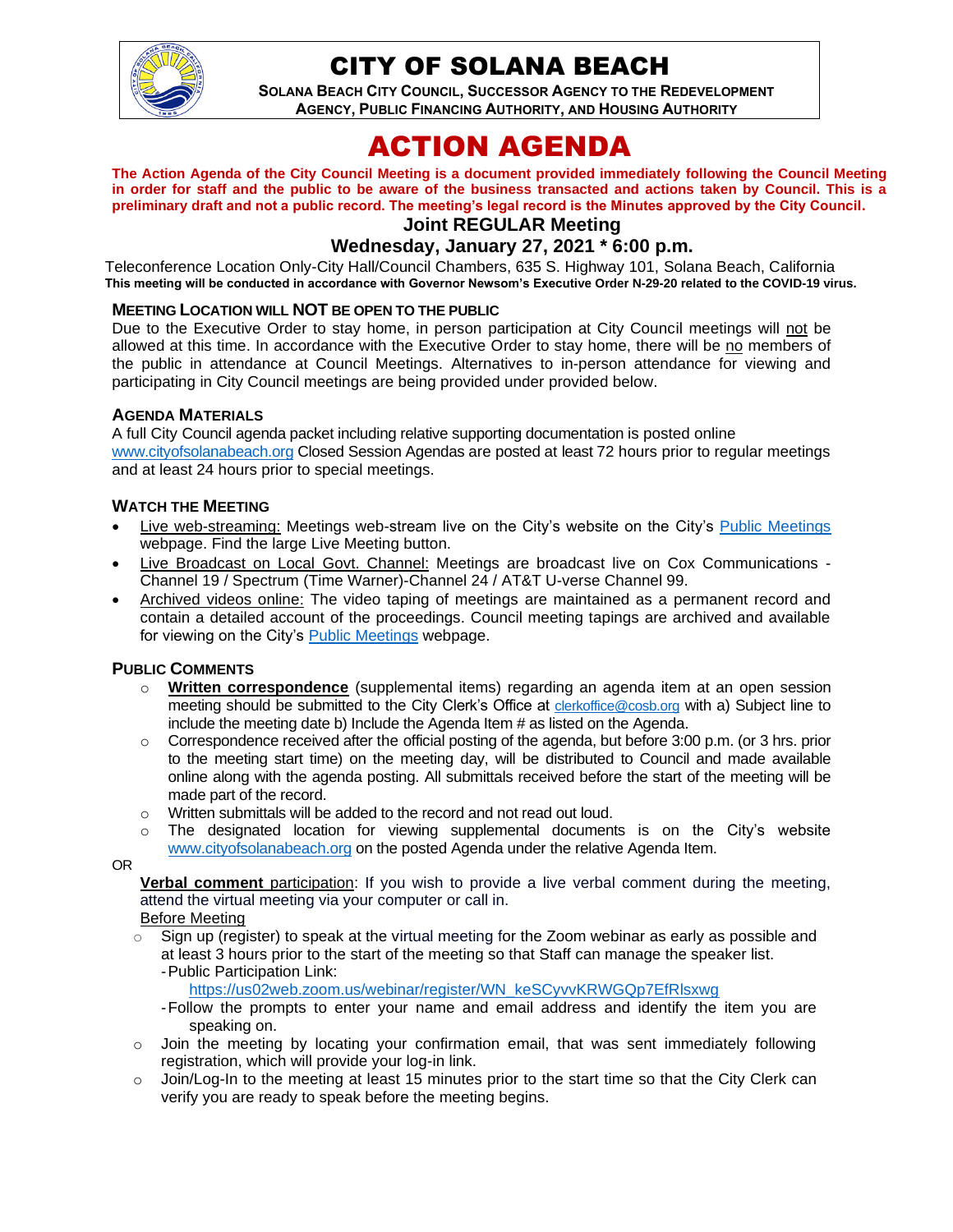$\circ$  If your computer does not have a mic to speak or you have sound issues, you can use the callin audio information (Zoom ID, Participant ID) from a landline or cell phone to join the meeting for the audio accessibility.

 $\circ$  If you call in as well for better audio, mute your computer's speakers to eliminate feedback so that you do not have two audios competing when you are speaking.

During Meeting:

- Choose Gallery View to see the presentations, when applicable.
- Participants will be called upon from those who have Registered, and their name is identified by the City Clerk calling from the registration list. You will be called on by name and unmuted by the meeting organizer and then you may provide comments for the allotted time. Allotted speaker times are listed under each [Agenda s](https://urldefense.proofpoint.com/v2/url?u=https-3A__www.ci.solana-2Dbeach.ca.us_index.asp-3FSEC-3DF0F1200D-2D21C6-2D4A88-2D8AE1-2D0BC07C1A81A7-26Type-3DB-5FBASIC&d=DwMFaQ&c=euGZstcaTDllvimEN8b7jXrwqOf-v5A_CdpgnVfiiMM&r=1XAsCUuqwK_tji2t0s1uIQ&m=C7WzXfOw2_nkEFMJClT55zZsF4tmIf_7KTn0o1WpYqI&s=3DcsWExM2_nx_xpvFtXslUjphiXd0MDCCF18y_Qy5yU&e=)ection.

#### **SPECIAL ASSISTANCE NEEDED** - AMERICAN DISABILITIES ACT TITLE 2

In compliance with the Americans with Disabilities Act of 1990, persons with a disability may request an agenda in appropriate alternative formats as required by Section 202. Any person with a disability who requires a modification or accommodation in order to participate in a meeting should direct such request to the City Clerk's office (858) 720-2400 [clerkoffice@cosb.org](mailto:EMAILGRP-CityClerksOfc@cosb.org) at least 72 hours prior to the meeting.

| <b>CITY COUNCILMEMBERS</b>                 |                                              |                                                     |                                                   |
|--------------------------------------------|----------------------------------------------|-----------------------------------------------------|---------------------------------------------------|
| Lesa Heebner, Mayor                        |                                              |                                                     |                                                   |
| Kristi Becker<br><b>Deputy Mayor</b>       | <b>Kelly Harless</b><br><b>Councilmember</b> | David A. Zito<br><b>Councilmember</b><br>District 1 | Jewel Edson<br><b>Councilmember</b><br>District 3 |
| <b>Gregory Wade</b><br><b>City Manager</b> | Johanna Canlas<br><b>City Attorney</b>       |                                                     | Angela Ivey<br><b>City Clerk</b>                  |

#### **SPEAKERS:**

See Public Participation on the first page of the Agenda for publication participation options.

#### **READING OF ORDINANCES AND RESOLUTIONS:**

Pursuant to [Solana Beach Municipal Code](https://www.codepublishing.com/CA/SolanaBeach/) Section 2.04.460, at the time of introduction or adoption of an ordinance or adoption of a resolution, the same shall not be read in full unless after the reading of the title, further reading is requested by a member of the Council. If any Councilmember so requests, the ordinance or resolution shall be read in full. In the absence of such a request, this section shall constitute a waiver by the council of such reading.

#### **CALL TO ORDER AND ROLL CALL:**

#### **CLOSED SESSION REPORT:**

#### **FLAG SALUTE:**

#### **APPROVAL OF AGENDA: COUNCIL ACTION: Approved 5/0**

#### **ORAL COMMUNICATIONS:**

*Note to Public: Refer to Public Participation for information on how to submit public comment.*  This portion of the agenda provides an opportunity for members of the public to address the City Council on items relating to City business and not appearing on today's agenda by having submitted written comments for the record to be filed with the record or by registering to join the virtual meeting online to speak live, per the Public Participation instructions on the Agenda.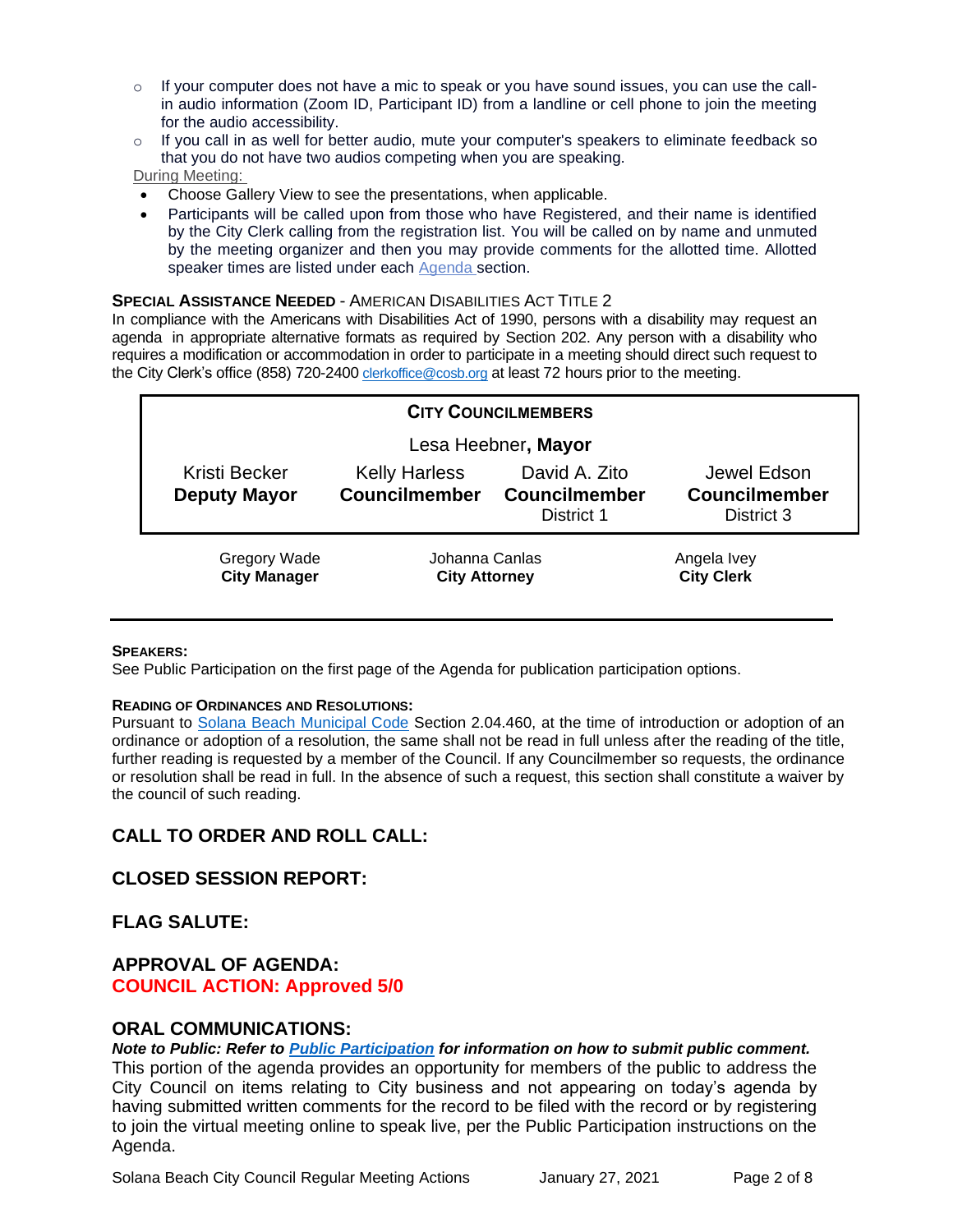Comments relating to items on this evening's agenda are taken at the time the items are heard. Pursuant to the Brown Act, no action shall be taken by the City Council on public comment items. Council may refer items to the City Manager for placement on a future agenda. The maximum time allotted for each speaker is THREE MINUTES (SBMC 2.04.190).

# **COUNCIL COMMUNITY ANNOUNCEMENTS / COMMENTARY:**

*An opportunity for City Council to make brief announcements or report on their activities. These items are not agendized for official City business with no action or substantive discussion.* 

# **A. CONSENT CALENDAR:** (Action Items) (A.1. - A.5.)

*Note to Public: Refer to Public Participation for information on how to submit public comment.*  Items listed on the Consent Calendar are to be acted in a single action of the City Council unless pulled for discussion.

Any member of the public may address the City Council on an item of concern by submitting written correspondence for the record to be filed with the record or by registering to join the virtual meeting online to speak live, per the Public Participation instructions on the Agenda. The maximum time allotted for each speaker is THREE MINUTES (SBMC 2.04.190).

Those items removed from the Consent Calendar by a member of the Council will be trailed to the end of the agenda, while Consent Calendar items removed by the public will be discussed immediately after approval of the Consent Calendar.

#### **A.1. Register Of Demands.** (File 0300-30)

Recommendation: That the City Council

1. Ratify the list of demands for December 12, 2020 – January 8, 2021.

[Item A.1. Report \(click here\)](https://solanabeach.govoffice3.com/vertical/Sites/%7B840804C2-F869-4904-9AE3-720581350CE7%7D/uploads/Item_A.1._Report_(click_here)_1-27-21_O.pdf) **COUNCIL ACTION: Approved 5/0**

#### **A.2. General Fund Budget Adjustments for Fiscal Year 2020-2021.** (File 0330-30)

Recommendation: That the City Council

1. Receive the report listing changes made to the Fiscal Year 2020-2021 General Fund Adopted Budget.

[Item A.2. Report \(click here\)](https://solanabeach.govoffice3.com/vertical/Sites/%7B840804C2-F869-4904-9AE3-720581350CE7%7D/uploads/Item_A.2._Report_(click_here)_1-27-21_O.pdf) **COUNCIL ACTION: Approved 5/0**

#### **A.3. Replacement Vehicle for the Marine Safety Department.** (File 0370-26)

Recommendation: That the City Council

1. Approve **Resolution 2021-011** awarding and authorizing the purchase of a replacement vehicle for the Marine Safety Department.

#### [Item A.3. Report \(click here\)](https://solanabeach.govoffice3.com/vertical/Sites/%7B840804C2-F869-4904-9AE3-720581350CE7%7D/uploads/Item_A.3._Report_(click_here)_1-27-21_O.pdf)

Posted Reports & Supplemental Docs contain records up to the cut off time, prior to the start of the meeting, for processing new *submittals. The final official record containing handouts, PowerPoints, etc. can be obtained through a Records Request to the City Clerk's Office.*

**COUNCIL ACTION: Approved 5/0**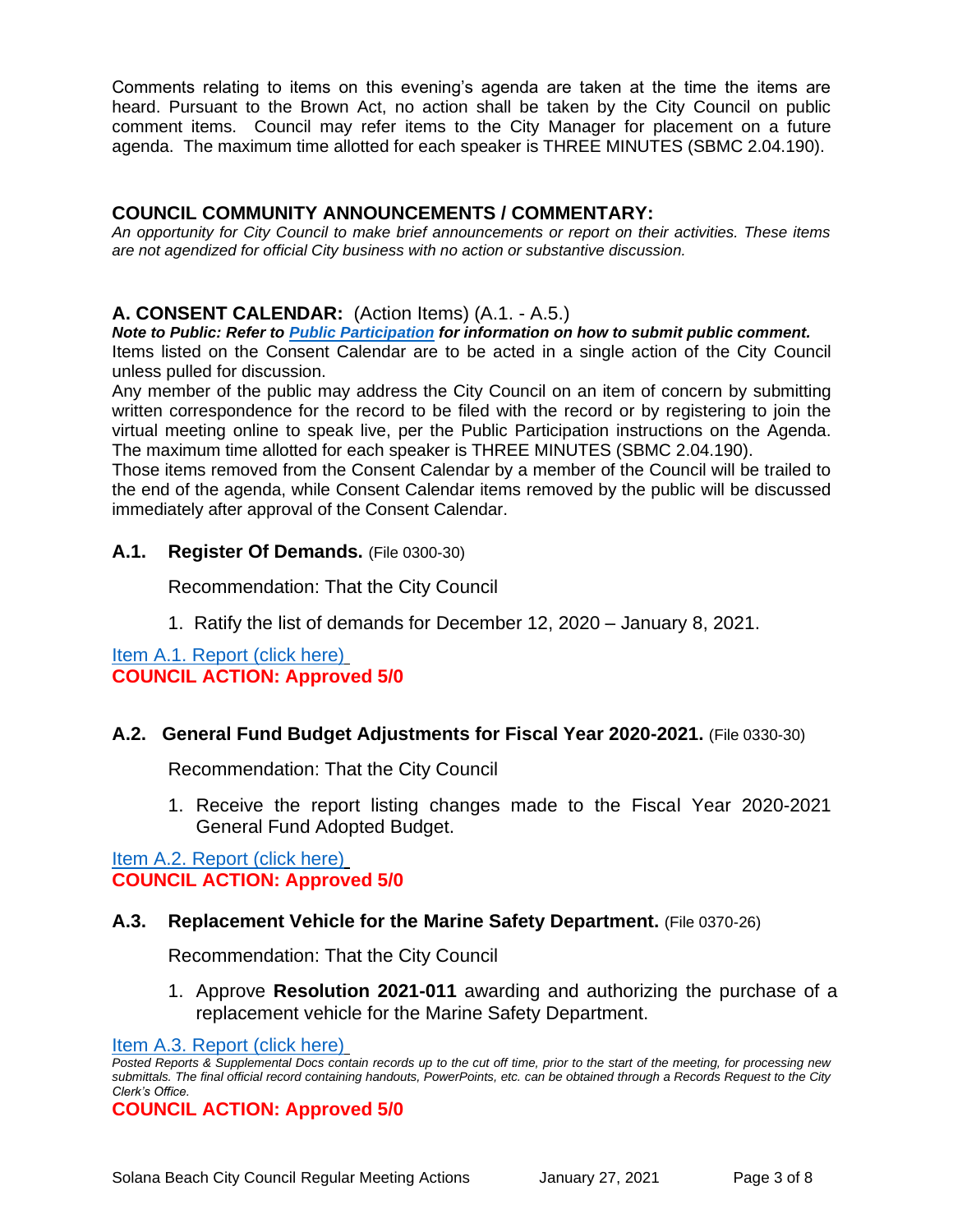## **A.4. State Parks Shoreline Erosion Protection Grant Application.** (File 0610-12)

Recommendation: That the City Council

1. Adopt **Resolution 2021-009** authorizing submittal of a Shoreline Erosion Protection Grant application to the State of California Department of Parks and Recreation, Division of Boating and Waterways and authorizing the City Manager to act on behalf of the City of Solana Beach, in consultation with the City Attorney, to negotiate and execute all agreements and amendments necessary to comply with the State Parks, Division of Boating and Waterways grant requirements.

[Item A.4. Report \(click here\)](https://solanabeach.govoffice3.com/vertical/Sites/%7B840804C2-F869-4904-9AE3-720581350CE7%7D/uploads/Item_A.4._Report_(click_here)_1-27-21_O.pdf)

*Posted Reports & Supplemental Docs contain records up to the cut off time, prior to the start of the meeting, for processing new submittals. The final official record containing handouts, PowerPoints, etc. can be obtained through a Records Request to the City Clerk's Office.*

**COUNCIL ACTION: Approved 5/0**

# **A.5. Adjustments to the Current Fiscal Year (FY) 2020/2021 Seasonal/Temporary Salary Schedule.** (File 0520-10)

Recommendation: That the City Council

1. Adopt **Resolution 2021-010** approving Salary Adjustments to the FY 2020- 2021 Part-Time/Temporary/Seasonal Salary Schedule and authorizing the City Manager to make any subsequent changes to the Salary Schedule in accordance with applicable laws.

[Item A.5. Report \(click here\)](https://solanabeach.govoffice3.com/vertical/Sites/%7B840804C2-F869-4904-9AE3-720581350CE7%7D/uploads/Item_A.5._Report_(click_here)_1-27-21_O.pdf)

*Posted Reports & Supplemental Docs contain records up to the cut off time, prior to the start of the meeting, for processing new submittals. The final official record containing handouts, PowerPoints, etc. can be obtained through a Records Request to the City Clerk's Office.*

**COUNCIL ACTION: Approved 5/0**

# **B. PUBLIC HEARINGS:** (B.1. – B.2.)

*Note to Public: Refer to Public Participation for information on how to submit public comment.*  Any member of the public may address the City Council on an item of concern by submitting written correspondence for the record to be filed with the record or by registering to join the virtual meeting online to speak live, per the Public Participation instructions on the Agenda. The maximum time allotted for each speaker is THREE MINUTES (SBMC 2.04.190).

An applicant or designee(s) for a private development/business project, for which the public hearing is being held, is allotted a total of fifteen minutes to speak, as per SBMC 2.04.210. A portion of the fifteen minutes may be saved to respond to those who speak in opposition. All other speakers have three minutes each.

After considering all of the evidence, including written materials and oral testimony, the City Council must make a decision supported by findings and the findings must be supported by substantial evidence in the record.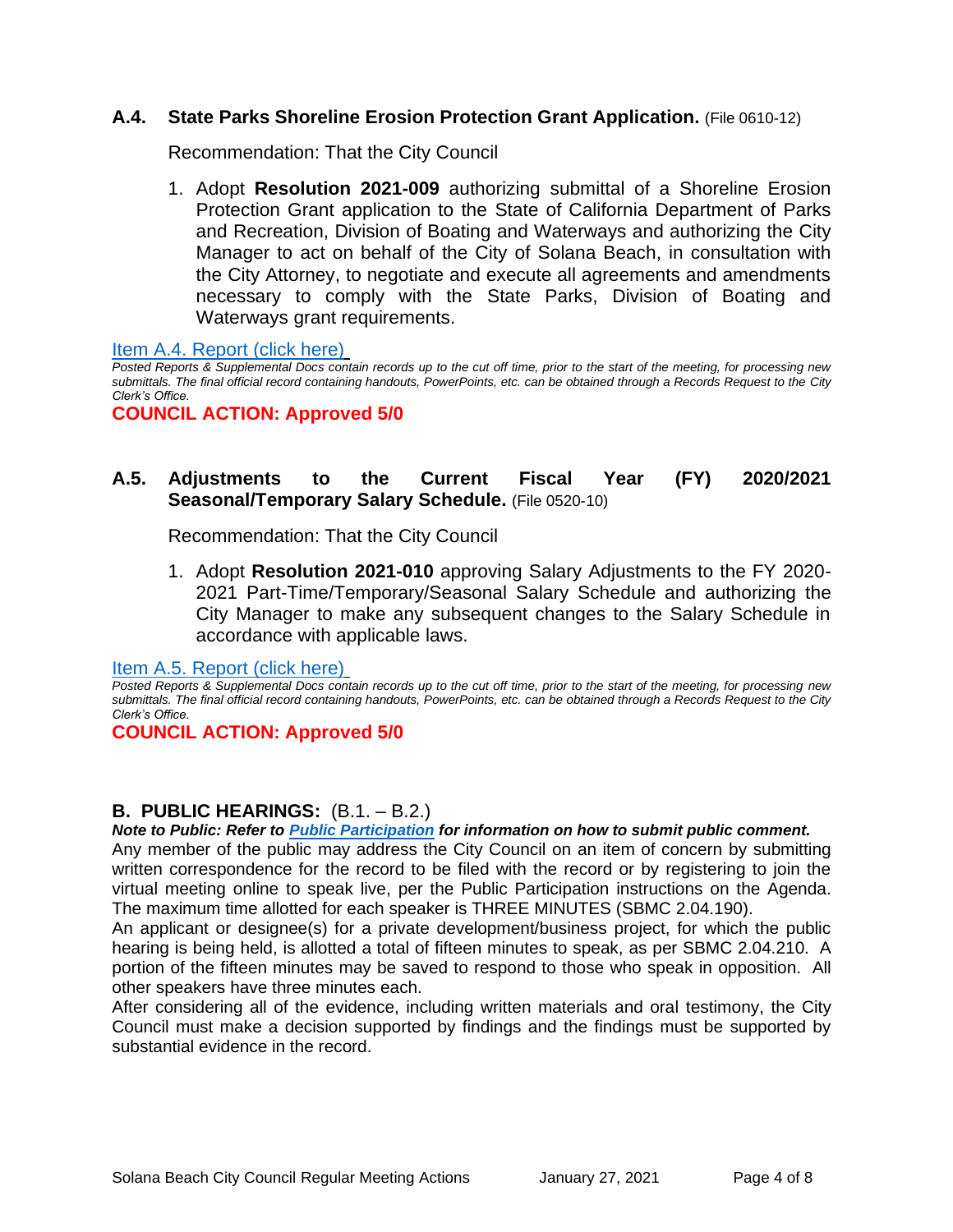# **B.1. Public Hearing: 514 Canyon Dr., Applicant: Ewing, Case: 17-19-13 DRP/SDP.** (File 0600-40)

The proposed project meets the minimum zoning requirements under the SBMC, may be found to be consistent with the General Plan and may be found, as conditioned, to meet the discretionary findings required as discussed in this report to approve a DRP and an administrative SDP. Therefore, Staff recommends that the City Council:

- 1. Conduct the Public Hearing: Open the Public Hearing, Report Council Disclosures, Receive Public Testimony, and Close the Public Hearing.
- 2. Find the project exempt from the California Environmental Quality Act pursuant to Section 15303 of the State CEQA Guidelines; and
- 3. If the City Council makes the requisite findings and approves the project, adopt **Resolution 2021-006** conditionally approving a DRP and SDP to demolish the existing residence and construct a replacement two-story, single-family residence with an 449 square foot attached garage, and perform associated site improvements at 514 Canyon Drive, Solana Beach.

#### [Item B.1. Report \(click here\)](https://solanabeach.govoffice3.com/vertical/Sites/%7B840804C2-F869-4904-9AE3-720581350CE7%7D/uploads/Item_B.1._Report_(click_here)_1-27-21_O.pdf)

*Posted Reports & Supplemental Docs contain records up to the cut off time, prior to the start of the meeting, for processing new submittals. The final official record containing handouts, PowerPoints, etc. can be obtained through a Records Request to the City Clerk's Office.*

**COUNCIL ACTION: Approved 5/0** with additional modifications.

# **B.2. Public Hearing: 520 North Cedros Ave., Applicants: Murphy, Case: DRP19-009/SDP19-010.** (File 0600-40)

The proposed project meets the minimum zoning requirements under the SBMC, may be found to be consistent with the General Plan and may be found, as conditioned, to meet the discretionary findings required as discussed in this report to approve a DRP and SDP. Therefore, Staff recommends that the City Council:

- 1. Conduct the Public Hearing: Open the Public Hearing, Report Council Disclosures, Receive Public Testimony, and Close the Public Hearing.
- 2. Find the project exempt from the California Environmental Quality Act pursuant to Section 15303 of the State CEQA Guidelines; and
- 3. If the City Council makes the requisite findings and approves the project, adopt **Resolution 2021-005** conditionally approving a DRP and SDP to demolish an existing single-family residence, construct a replacement twostory, single-family residence with a two-car garage, and perform associated site improvements at 520 North Cedros Avenue, Solana Beach.

[Item B.2. Report \(click here\)](https://solanabeach.govoffice3.com/vertical/Sites/%7B840804C2-F869-4904-9AE3-720581350CE7%7D/uploads/Item_B.2._Report_(click_here)_1-27-21_O.pdf)

[Item B.2. Staff Report Update 1 \(updated 1-27 at 2:45pm\)](https://solanabeach.govoffice3.com/vertical/Sites/%7B840804C2-F869-4904-9AE3-720581350CE7%7D/uploads/Item_B.2._Staff_Report_Update_1_-_O(1).pdf)

**COUNCIL ACTION: Approved 4/0/1** (Recused: Zito) with a modification limiting the pavers to be placed behind the right-of-way.

[Item B.2. Supplemental Docs \(updated 1-26 at 10:45am\)](https://solanabeach.govoffice3.com/vertical/Sites/%7B840804C2-F869-4904-9AE3-720581350CE7%7D/uploads/Item_B.2._Supplemental_Docs_(upd._1-26_at_930am)_-_O.pdf)

*Posted Reports & Supplemental Docs contain records up to the cut off time, prior to the start of the meeting, for processing new submittals. The final official record containing handouts, PowerPoints, etc. can be obtained through a Records Request to the City Clerk's Office.*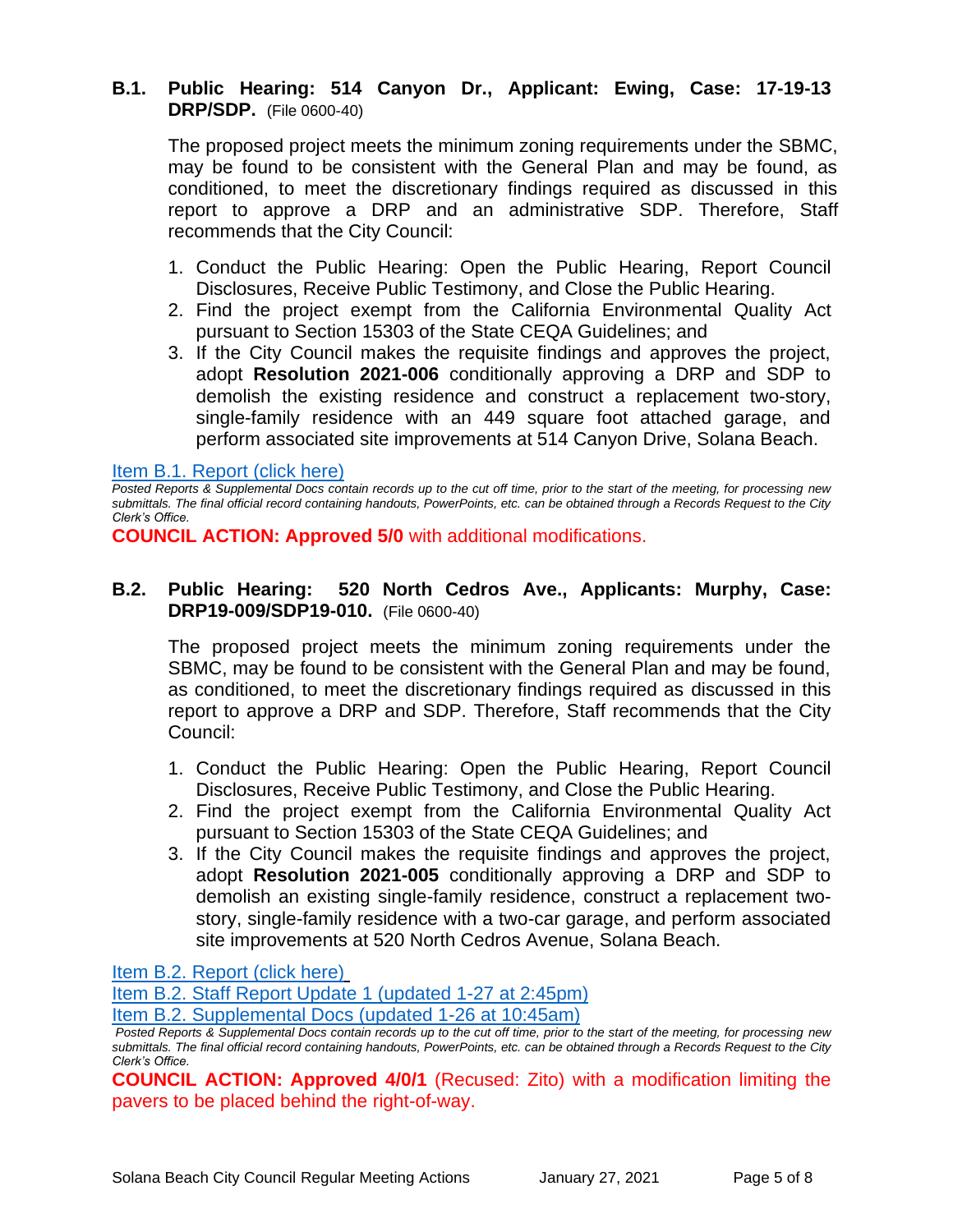# **C. STAFF REPORTS: (C.1. – C.2.)**

*Note to Public: Refer to Public Participation for information on how to submit public comment.*  Any member of the public may address the City Council on an item of concern by submitting written correspondence for the record to be filed with the record or by registering to join the virtual meeting online to speak live, per the Public Participation instructions on the Agenda. The maximum time allotted for each speaker is THREE MINUTES (SBMC 2.04.190).

# **C.1. 2021 Annual Citizen Commission Appointments & Climate Action Jr. Member(s) Discussion.** (File 0120-06)

Recommendation: That the City Council

1. Appoint three (3) members to the **Budget and Finance** Commission nominated/appointed by individual members (Mayor, Councilmembers Zito and Edson) for two-year terms.

**COUNCIL ACTION: Approved 5/0 to appoint** Kevin (Ed) Murphy (by Zito), Jeff Lyle (by Edson), and Jolene Koester (by Heebner) to the two-year term positions.

- 2. Appoint three (3) members to the **Climate Action** Commission nominated/appointed by *Council-at-large for the following positions*:
	- a. Two (2) *Resident* appointments for two-year terms.
	- b. One (1) *Professional* appointment for member of the environmental and/or scientific community (*resident or non-resident*) for a two-year term.

**COUNCIL ACTION: Approved 5/0 to appoint** Peter Zahn, Shawna McGarry, Michael McClune, to the two-year term positions, Judy Hegenauer to an additional voting position, and changing the Council appointments to one primary and one alternate, with only one vote.

3. Appoint four (4) members to the **Parks and Recreation** Commission nominated/appointed by *Council-at-large* for two-year terms.

**COUNCIL ACTION: Approved 5/0 to appoint** Danielle King, Valeri Paul, Sandra Hutton, and Liz Marucheau to two-year term positions.

4. Appoint three (3) members to the **Public Arts** Commission nominated/appointed by *Council-at-large* for two-year terms.

**COUNCIL ACTION: Approved 5/0 to appoint** Deb Sweet, Halle Shilling, and Sharon Perkowski to two-year term positions.

5. Appoint three (3) members to the **View Assessment** Commission appointed by individual Councilmembers (Mayor and Zito Deputy Mayor Becker and Councilmember Edson) for two-year terms.

**COUNCIL ACTION: Approved 5/0 to appoint** Bob Moldenhauer (Heebner), Paul Bishop (Edson), and Matthew Cohen (Becker) to two-year term positions.

6. Discussion criteria for addition of Junior Member(s) on the Climate Action Commission and direct Staff to prepare/finalize an application and a Resolution accordance therewith. **Discussion**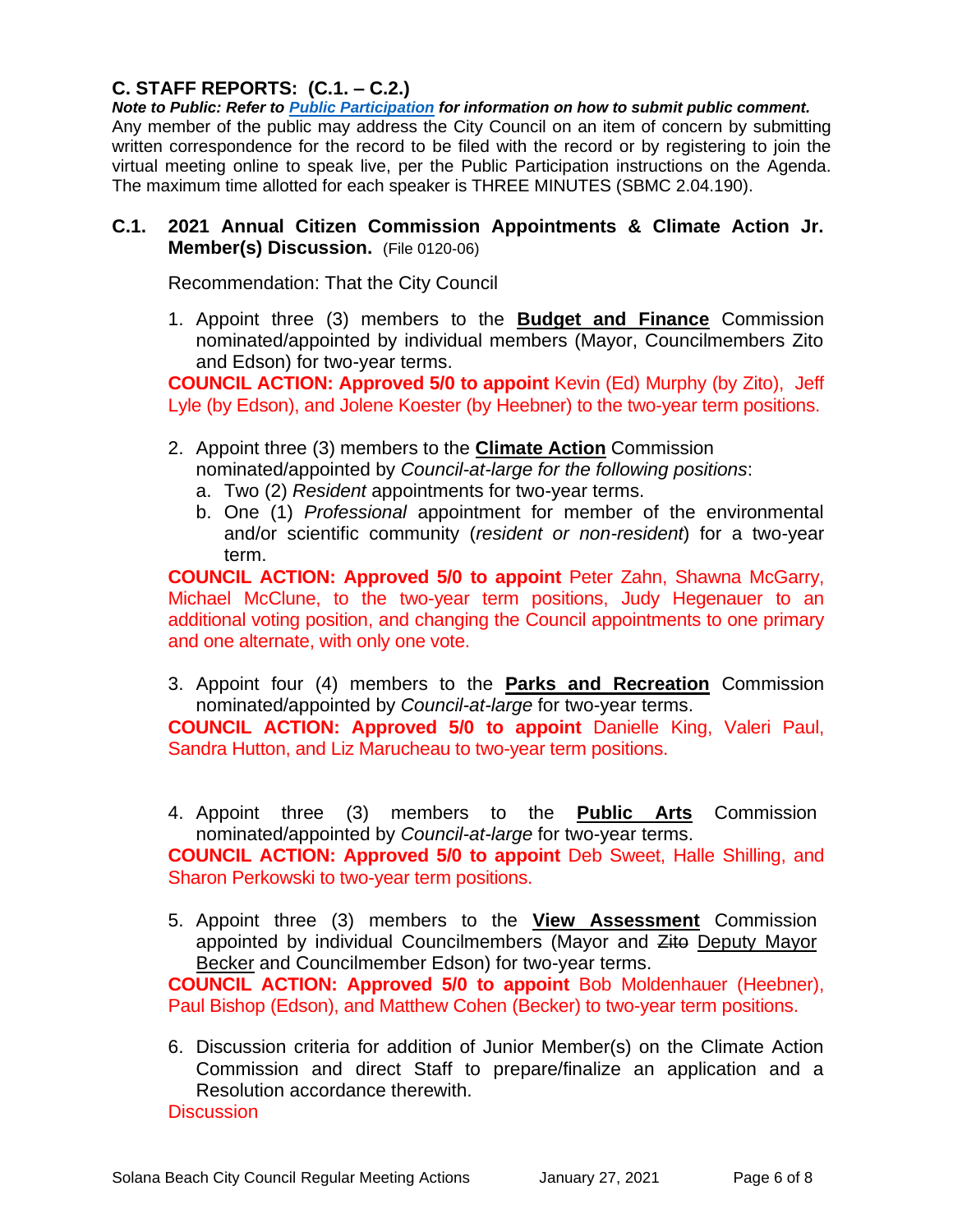#### 7. Adopt **Resolution 2021-018** modifying the composition of the Climate Action Commission membership. **COUNCIL ACTION: Approved 5/0**

[Item C.1. Report \(click here\)](https://solanabeach.govoffice3.com/vertical/Sites/%7B840804C2-F869-4904-9AE3-720581350CE7%7D/uploads/Item_C.1._Report_(click_here)_1-27-21_O.pdf)

[Item C.1. Staff Report Update](https://solanabeach.govoffice3.com/vertical/Sites/%7B840804C2-F869-4904-9AE3-720581350CE7%7D/uploads/Item_C.1._Staff_Report_Update_No._1.pdf) 1

[Item C.1. Staff Report Update 2](https://solanabeach.govoffice3.com/vertical/Sites/%7B840804C2-F869-4904-9AE3-720581350CE7%7D/uploads/Item_C.1._Staff_Report_Update_No._2.pdf)

[Item C.1. Supplemental Docs \(updated 1-27](https://solanabeach.govoffice3.com/vertical/Sites/%7B840804C2-F869-4904-9AE3-720581350CE7%7D/uploads/Item_C.1._Supplemental_Docs_(upd._1-27_at_1230pm)_-_O.pdf) at 12:30pm)

*Posted Reports & Supplemental Docs contain records up to the cut off time, prior to the start of the meeting, for processing new submittals. The final official record containing handouts, PowerPoints, etc. can be obtained through a Records Request to the City Clerk's Office.*

# **C.2. Energy Innovation and Carbon Dividend Act.** (File 0480-60)

Recommendation: That the City Council

1. Adopt **Resolution 2021-012**, urging the United States Congress to Enact the Energy Innovation and Carbon Dividend Act of 2019.

[Item C.2. Report](https://solanabeach.govoffice3.com/vertical/Sites/%7B840804C2-F869-4904-9AE3-720581350CE7%7D/uploads/Item_C.2._Report_(click_here)_1-27-21_O.pdf) (click here)

[Item C.2. Supplemental Docs \(updated 1-27](https://solanabeach.govoffice3.com/vertical/Sites/%7B840804C2-F869-4904-9AE3-720581350CE7%7D/uploads/Item_C.2._Supplemental_Docs_(upd._1-27_at_4pm)_-_O.pdf) at 4:00pm)

*Posted Reports & Supplemental Docs contain records up to the cut off time, prior to the start of the meeting, for processing new submittals. The final official record containing handouts, PowerPoints, etc. can be obtained through a Records Request to the City Clerk's Office.*

**COUNCIL ACTION: Approved 5/0** to not adopt the Resolution at this time and send the item to the Climate Action Commission for review and input.

#### **WORK PLAN COMMENTS:**

*Adopted June 12, 2019*

#### **COMPENSATION & REIMBURSEMENT DISCLOSURE:**

GC: Article 2.3. Compensation: 53232.3. (a) Reimbursable expenses shall include, but not be limited to, meals, lodging, and travel. 53232.3 (d) Members of a legislative body shall provide brief reports on meetings attended at the expense of the local agency "*City*" at the next regular meeting of the legislative body.

#### **COUNCIL COMMITTEE REPORTS:** [Council Committees](https://www.ci.solana-beach.ca.us/index.asp?SEC=584E1192-3850-46EA-B977-088AC3E81E0D&Type=B_BASIC)

# **REGIONAL COMMITTEES: (outside agencies, appointed by this Council)**

- a. City Selection Committee (meets twice a year) Primary-Edson, Alternate-Zito
- b. County Service Area 17: Primary- Harless, Alternate-Edson
- c. Escondido Creek Watershed Authority: Becker /Staff (no alternate).
- d. League of Ca. Cities' San Diego County Executive Committee: Primary-Becker, Alternate-Harless and any subcommittees.
- e. League of Ca. Cities' Local Legislative Committee: Primary-Harless, Alternate-Becker
- f. League of Ca. Cities' Coastal Cities Issues Group (CCIG): Primary-Becker, Alternate-**Harless**
- g. North County Dispatch JPA: Primary-Harless, Alternate-Becker
- h. North County Transit District: Primary-Edson, Alternate-Becker
- i. Regional Solid Waste Association (RSWA): Primary-Hegenauer, Alternate-Becker
- j. SANDAG: Primary-Zito, 1<sup>st</sup> Alternate-Edson, 2<sup>nd</sup> Alternate-Becker, and any subcommittees.
- k. SANDAG Shoreline Preservation Committee: Primary-Hegenauer, Alternate-Zito
- l. San Dieguito River Valley JPA: Primary-Hegenauer, Alternate-Zito
- m. San Elijo JPA: Primary-Zito, Primary-Becker, Alternate-City Manager